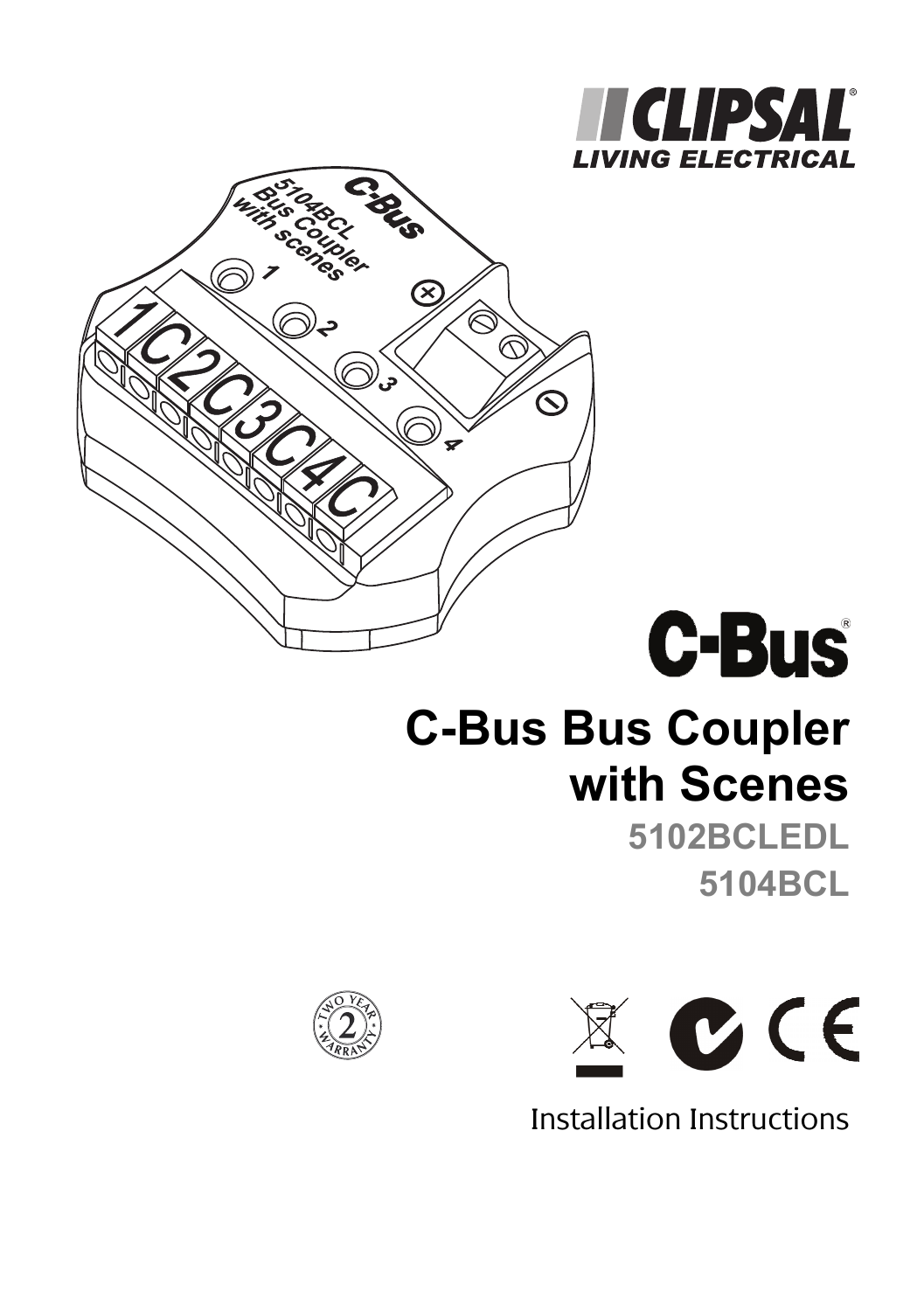Clipsal and C-Bus are registered trademarks of Clipsal Australia Pty Ltd ABN 27 007 873 529.

© Copyright Clipsal Australia Pty Ltd 2008. All rights reserved. This material is copyright under Australian and international laws. Except as permitted under the relevant law, no part of this work may be reproduced by any process without prior written permission of and acknowledgement to Clipsal Australia Pty Ltd.

The information in this manual is provided in good faith. Whilst Clipsal Australia Pty Ltd (CAPL) has endeavoured to ensure the relevance and accuracy of the information, it assumes no responsibility for any loss incurred as a result of its use. CAPL does not warrant that the information is fit for any particular purpose, nor does it endorse its use in applications that are critical to the health or life of any human being. CAPL reserves the right to update the information at any time without notice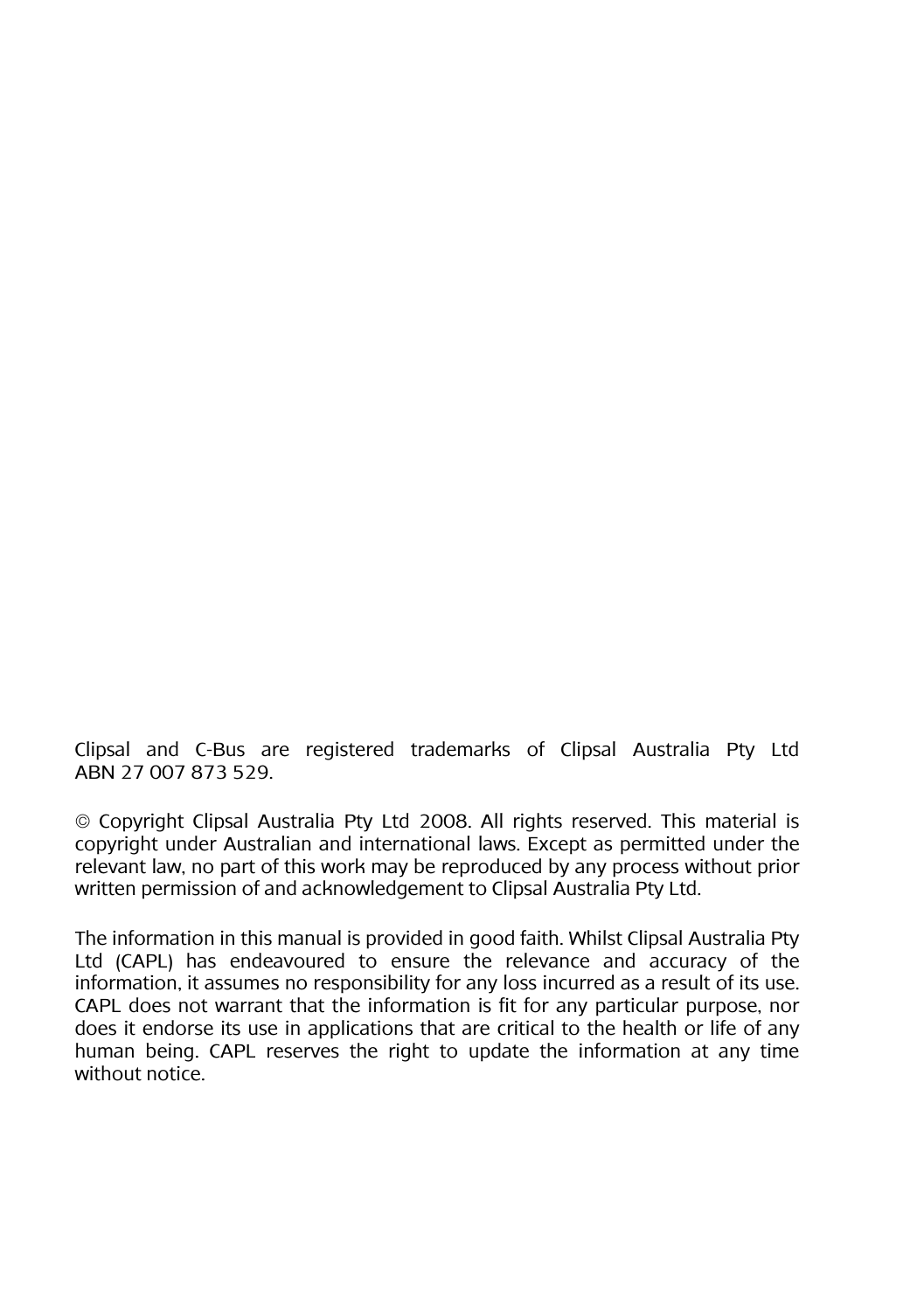# **Contents**

| 1.0  | <b>Product Range</b>             | 5  |
|------|----------------------------------|----|
| 2.0  | <b>Important Notes</b>           | 5  |
| 3.0  | <b>Description</b>               | 5  |
| 4.0  | <b>Wiring Instructions</b>       | 6  |
| 5.0  | <b>C-Bus Network Connection</b>  | 8  |
| 6.0  | <b>C-Bus Power Requirements</b>  | 9  |
| 7.0  | <b>Megger Testing</b>            | 9  |
| 8.0  | <b>Programming Requirements</b>  | 9  |
| 9.0  | <b>Electrical Specifications</b> | 10 |
| 10.0 | <b>Mechanical Specifications</b> | 11 |
| 11.0 | <b>Standards Complied</b>        | 12 |
| 12.0 | Warranty                         | 13 |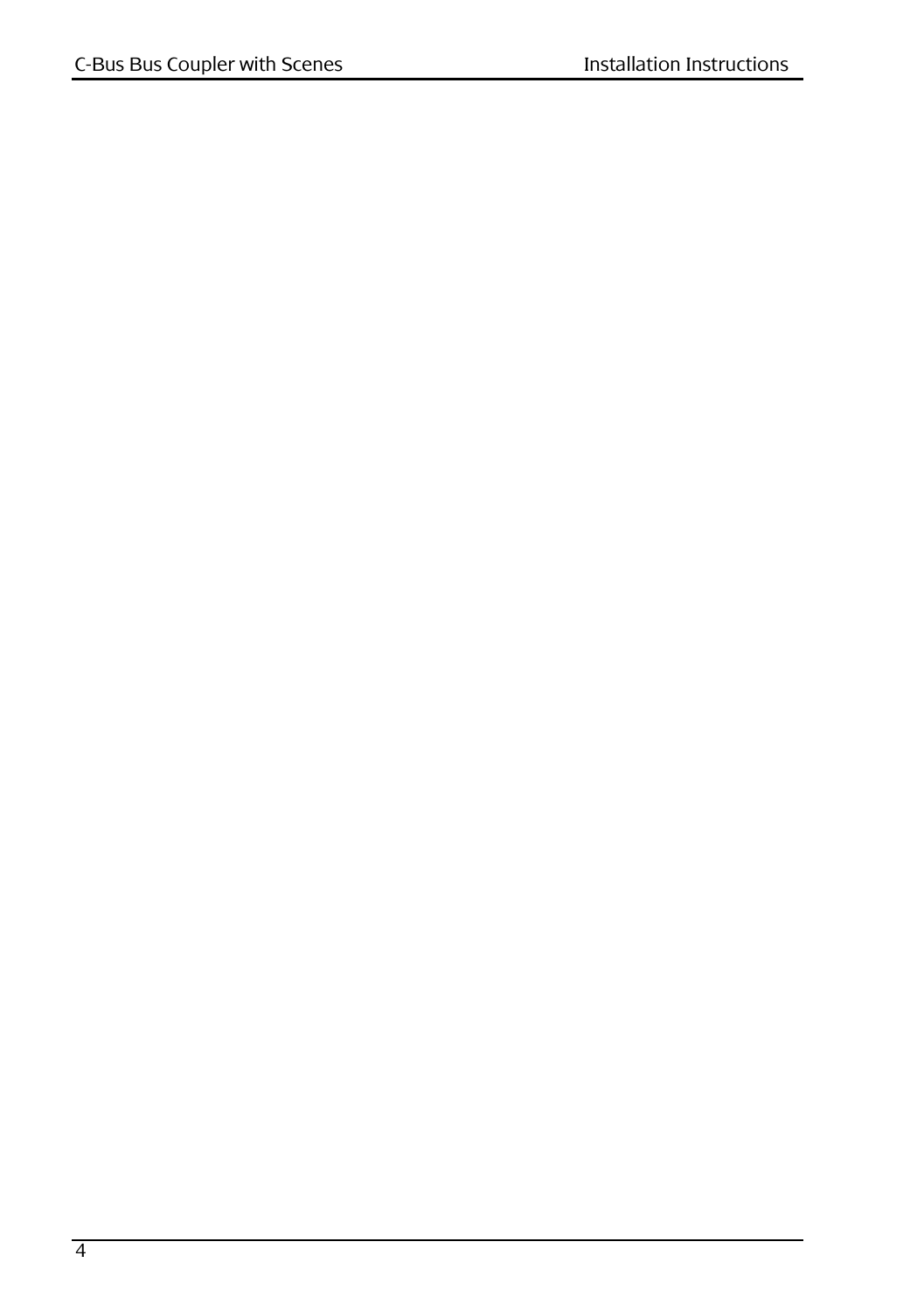#### **1.0 Product Range**

**5102BCLEDL** C-Bus 2 Channel Bus Coupler with scenes and remote LEDs

**5104BCL** C-Bus 4 Channel Bus Coupler with scenes

#### **2.0 Important Notes**

- Do not connect building power to the C-Bus Bus Coupler.
- The input channels of the C-Bus Bus Coupler are NOT isolated from the C-Bus network. Ensure that all cables connected to C-Bus are well separated from mains wiring, earthed metal structures and electrical noise sources.
- A maximum of 1 metre of wire may be used to connect an individual switch or LED to a C-Bus Bus Coupler's input or indicator terminal.
- A maximum of 10 metres of wire in total may be used to connect switches to all C-Bus Bus Couplers present on an individual C-Bus network. Examples of this are 10 channels at 1000 mm each or 24 channels at 415 mm each. Exceeding this length may adversely affect C-Bus network communications. If longer connections are required, it is recommended that an L5504AUX C-Bus Auxiliary Input Unit be used.
- Use only non-flashing LEDs with a current rating of at least 10 mA to connect to the 5102BCLEDL's indicator terminals.
- Dimming operations are best achieved using momentary, normally open switches.
- The use of any software not provided by Clipsal Integrated Systems (CIS) in conjunction with the installation of this product may void any warranties applicable to the hardware.

# **3.0 Description**

The 5102BCLEDL and 5104BCL C-Bus Bus Couplers are input devices that enable mechanical voltage free switches to connect to a C-Bus network. Such mechanical switches can then be used in place of regular C-Bus wall switches to control C-Bus devices such as dimmers and relays, or for use in logical input applications.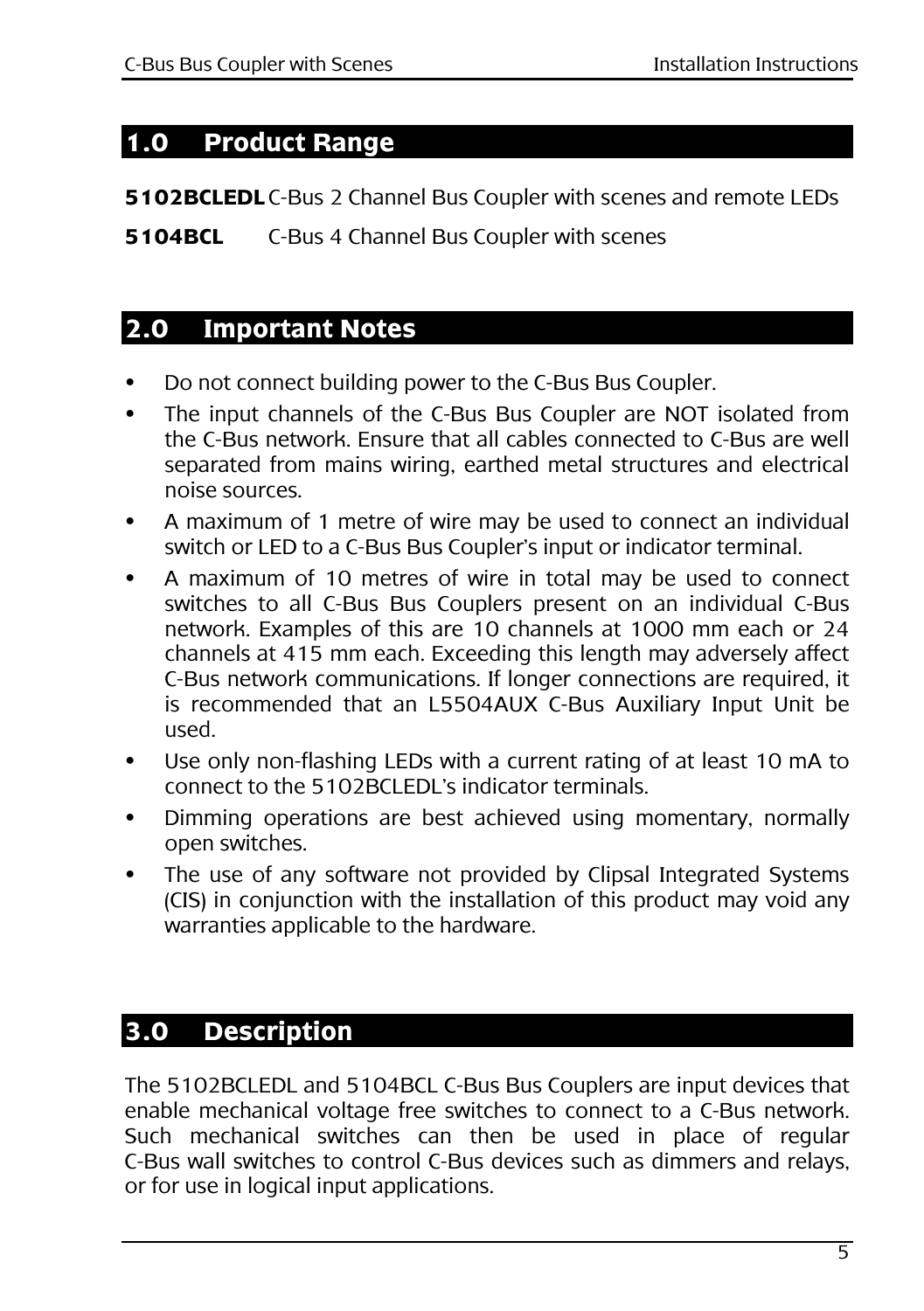Virtually any type of voltage free switch can be connected to the 5102BCLEDL or 5104BCL (momentary or latching). This includes standard wall switches such as the 2000 Series, Heritage, and Slimline range, and specialised switches such as reed and pressure switches.

The 5102BCLEDL provides two input channels and allows the connection of external LED indicators using wired leads. The 5104BCL provides four input channels with built-in LED indicators. Both units feature scene management and learn mode capability.

#### **4.0 Wiring Instructions**

C-Bus Bus Couplers are designed to fit within a wall box, behind a wall switch. Virtually any type of insulated wire with a diameter between 0.2 mm<sup>2</sup> and 2.0 mm<sup>2</sup> may be used to connect the voltage free switches and LEDs (up to 1 metre of wire per switch/channel/indicator).

The diagram in Figure 1 shows two wiring methods for the 5102BCLEDL. To minimise the amount of wiring required, a single common wire may be used for the channel inputs (as in the unit on the right).

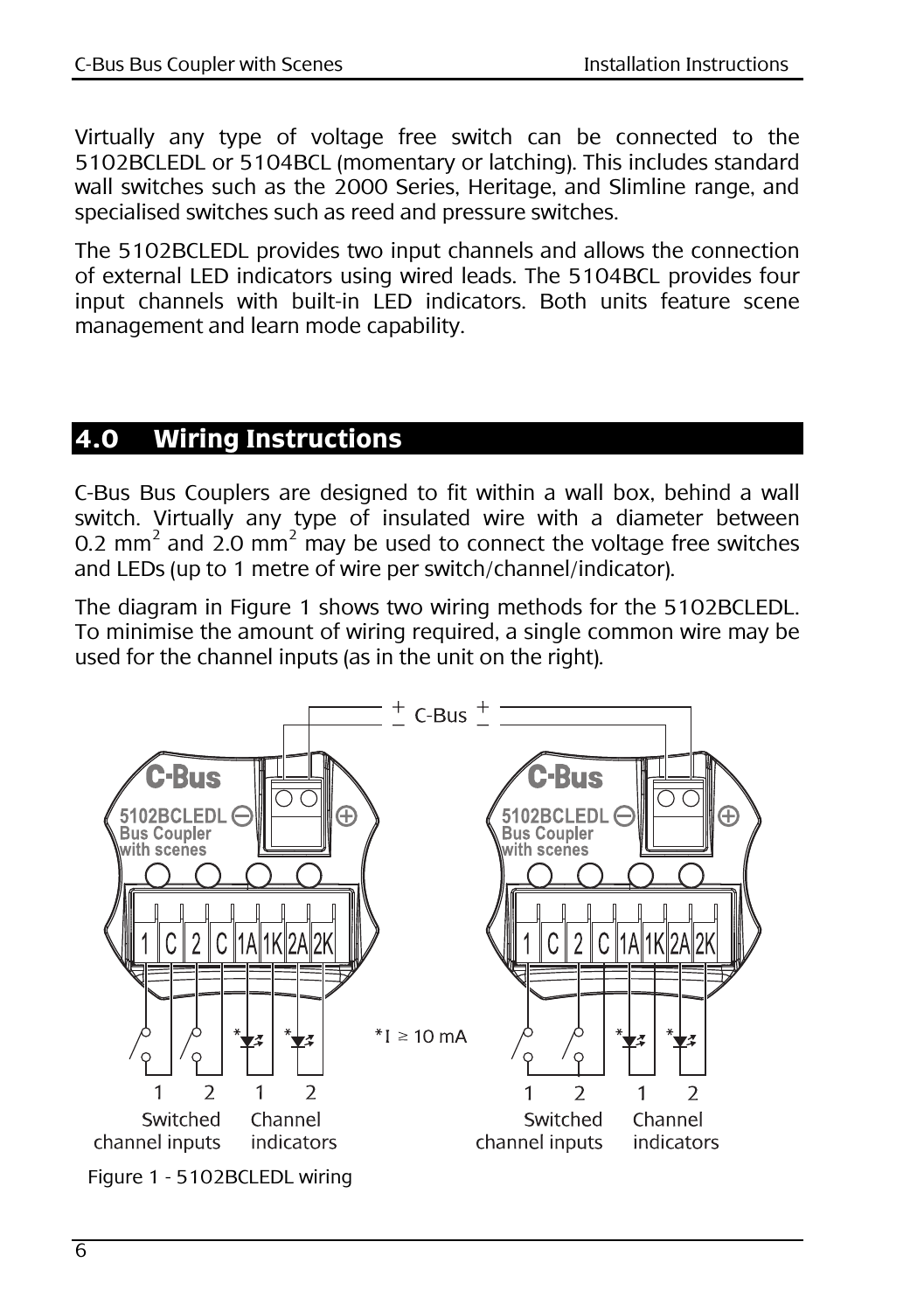If an indicator is not required the relevant A and K terminals are not connected (nor are they linked together).

The diagram in Figure 2 shows two wiring methods for the 5104BCL. As with the 5102BCLEDL, a single common wire may be used for the channel inputs (as in the unit on the right).



Figure 2 - 5104BCL wiring

 The Common (C) terminals are internally connected to C-Bus negative. **NOTE**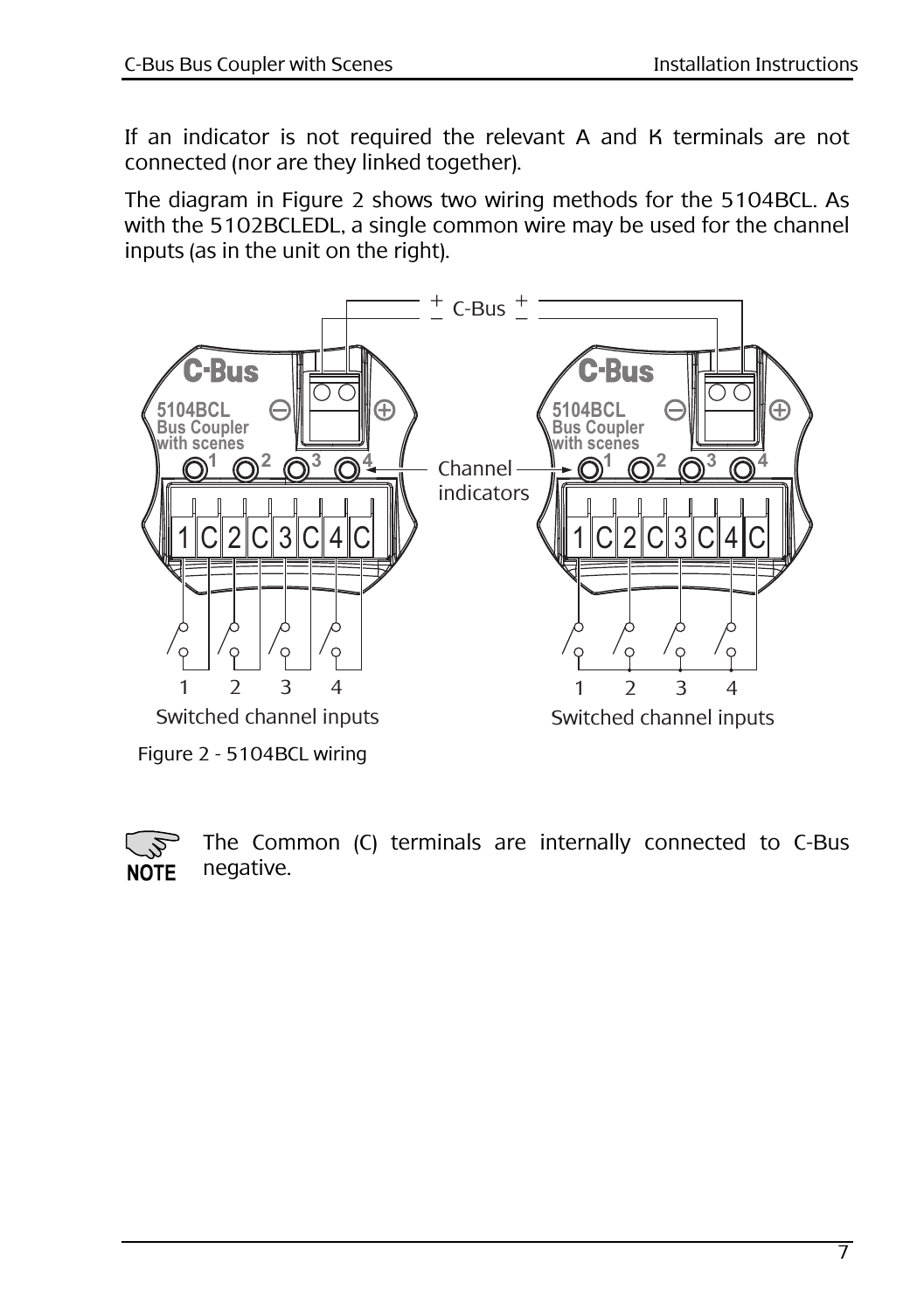#### **5.0 C-Bus Network Connection**

Connection to the C-Bus network is made using the two-terminal connector on the top of the Bus Coupler. Use Cat-5 Unshielded Twisted Pair (UTP) C-Bus cable. The use of bootlace ferrules (crimps) is recommended for a reliable connection.

C-Bus cable conductor assignments are provided in Figure 3. The Clipsal catalogue number for the C-Bus Cat-5 UTP cable is 5005C305B.



Figure 3 - C-Bus cable conductor assignments

Connector pinouts are provided in Table 1. The Remote ON and Remote OFF conductors are not connected to this unit.

|  | <b>Terminal</b> | <b>C-Bus Connection</b> | <b>Conductors</b> |
|--|-----------------|-------------------------|-------------------|
|  |                 | C-Bus Negative (-)      | orange & white    |
|  |                 |                         | blue & white      |
|  |                 | C-Bus Positive $(+)$    | blue              |
|  |                 |                         | orange            |

Table 1 - C-Bus connector pinouts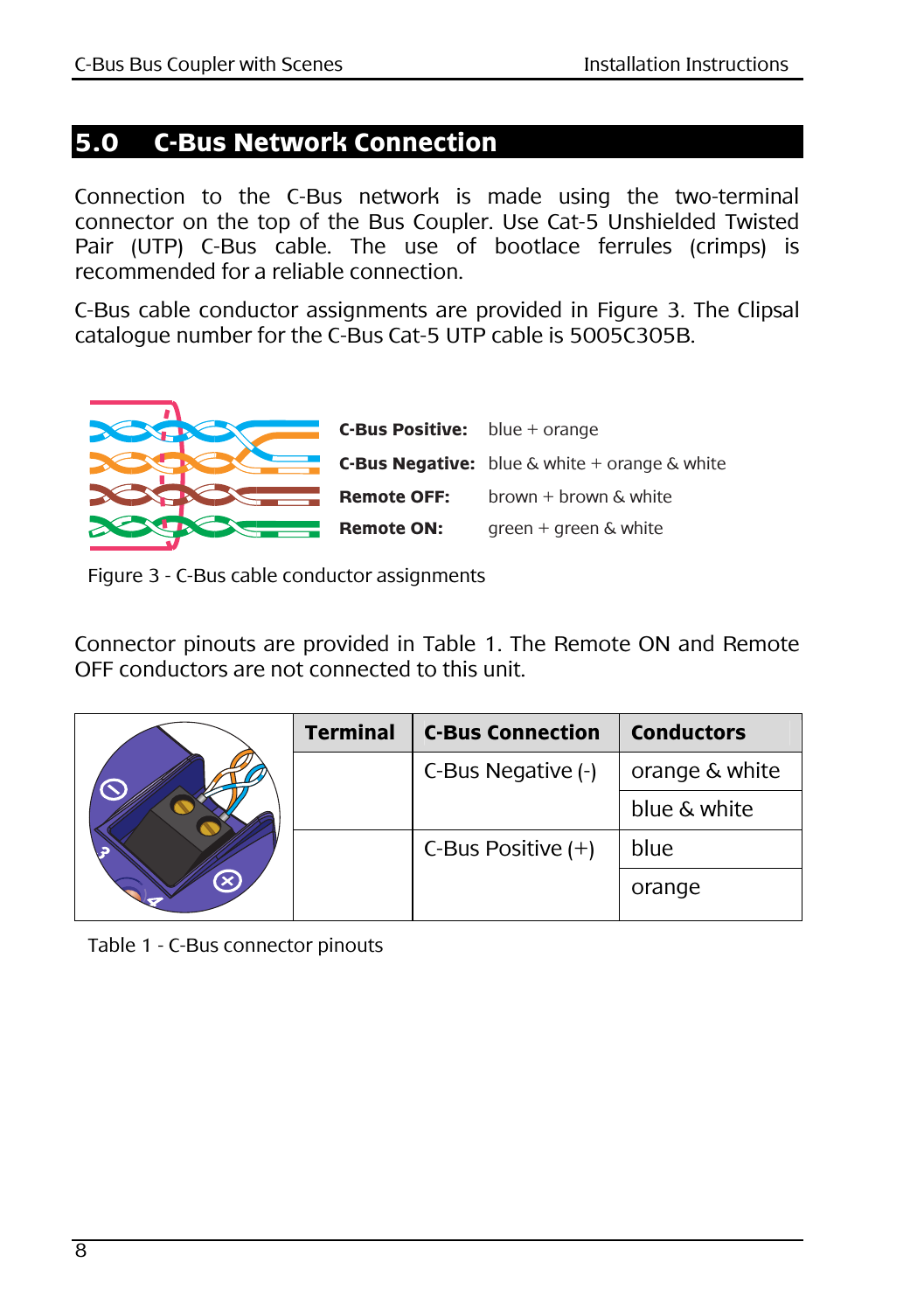#### **6.0 C-Bus Power Requirements**

C-Bus Bus Couplers draw 18 mA from the C-Bus network. Adequate C-Bus Power Supply Units must be installed to support the connected devices.

The Network window of a C-Bus Toolkit project provides a summary of a C-Bus network according to the units added to the Database. This can be helpful in determining the power supply requirements of a particular network.

### **7.0 Megger Testing**

Important points when megger testing an electrical installation:

- Only megger test when mains cabling is disconnected from C-Bus output units.
- Do not megger test the C-Bus cable.

#### **8.0 Programming Requirements**

The C-Bus Bus Coupler must be programmed before it will function as part of a C-Bus network. This can be accomplished using Learn Mode. However, using the C-Bus Toolkit software provides a greater level of flexibility and customisation.

The C-Bus Toolkit software can be downloaded from the Clipsal Integrated Systems web site (www.clipsal.com.au). Further information about programming C-Bus units is provided at this site.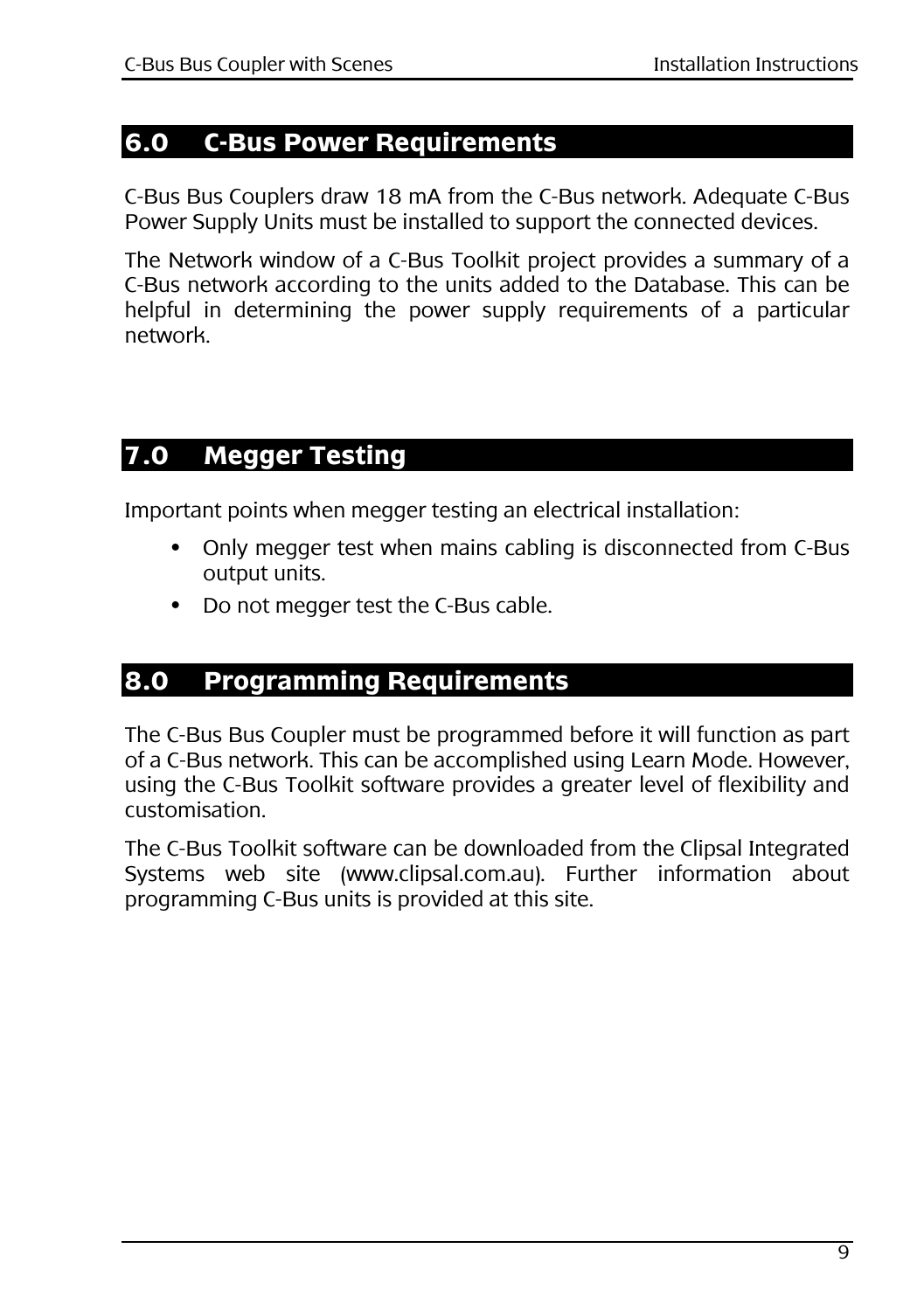# **9.0 Electrical Specifications**

| <b>Parameter</b>                          | <b>Description</b>                                                                                            |
|-------------------------------------------|---------------------------------------------------------------------------------------------------------------|
| C-Bus supply voltage                      | 5102BCLEDL<br>with no LEDs: $25$ to 36 V d.c.<br>5102BCLEDL with both LEDs<br>or 5104BCL :<br>15 to 36 V d.c. |
| C-Bus current                             | 18 mA                                                                                                         |
| C-Bus AC input impedance                  | $100 \text{ k}\Omega \text{ } \text{\&} 1 \text{ kHz}$                                                        |
| Voltage across input                      | External switch open: 5 V d.c.<br>External switch closed: 0 V d.c.                                            |
| Current through closed external<br>switch | $<$ 50 $\mu$ A                                                                                                |
| Isolation between inputs                  | Not isolated                                                                                                  |
| Isolation between inputs and C-Bus        | Not isolated                                                                                                  |
| Control functions                         | Load switching, dimming, timers                                                                               |
| Status indicators (5104BCL)               | Orange, one indicator per<br>channel                                                                          |
| LED current rating (5102BCLEDL)           | $>10$ mA                                                                                                      |
| Warm-up time                              | 5 seconds                                                                                                     |
| Operating temperature range               | 0 to 45 $\degree$ C                                                                                           |
| Operating humidity range                  | 10 to 95% RH                                                                                                  |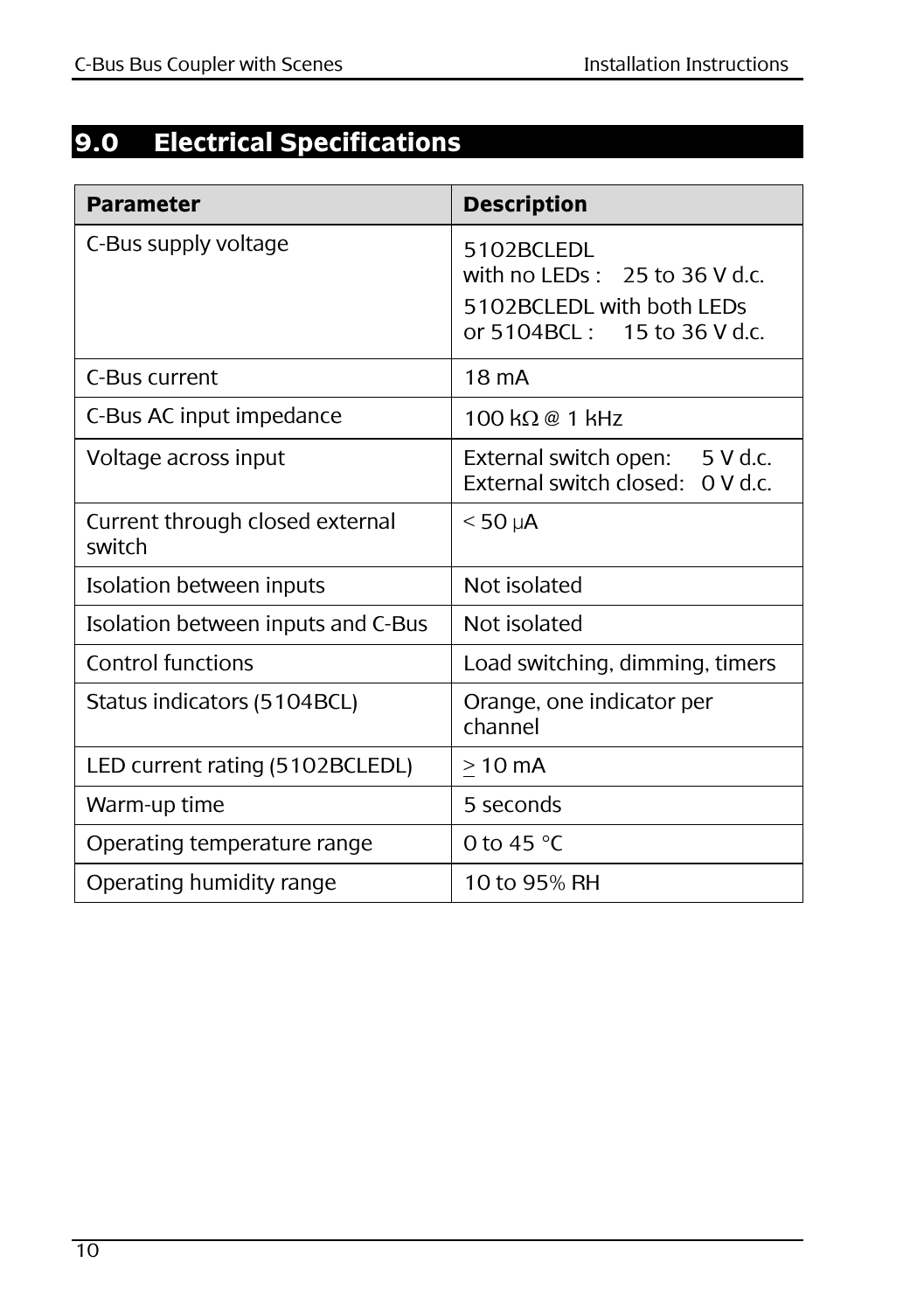# **10.0 Mechanical Specifications**

| <b>Parameter</b>   | <b>Description</b>                                                                      |  |
|--------------------|-----------------------------------------------------------------------------------------|--|
| Dimensions (W×H×D) | $55 \times 49 \times 19$ mm                                                             |  |
| Weight             | 30 g                                                                                    |  |
| Input terminals    | Spring loaded terminal block accommodating<br>0.2 to 2.0 mm <sup>2</sup> (24 to 14 AWG) |  |
| C-Bus connections  | Terminal block accommodating<br>0.2 to 1.5 mm <sup>2</sup> (24 to 16 AWG)               |  |

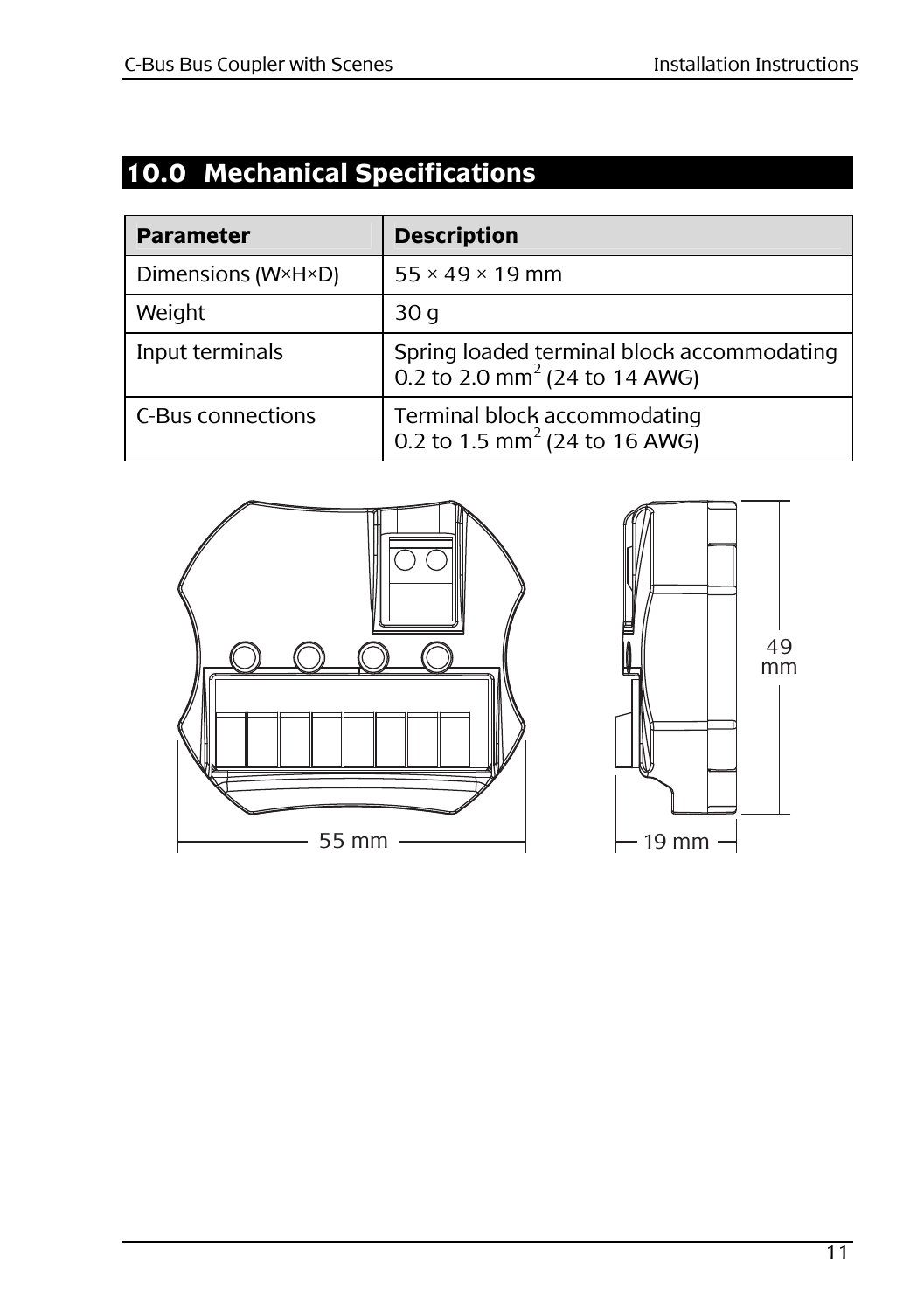# **11.0 Standards Complied**

# **DECLARATIONS OF CONFORMITY**

#### **Australian/New Zealand EMC & Electrical Safety Frameworks and Standards**

Model 5102BCLEDL and 5104BCL products comply with the following:

| <b>Regulation</b> | <b>Standard</b>   | Title                                                                                                                                       |
|-------------------|-------------------|---------------------------------------------------------------------------------------------------------------------------------------------|
| EMC (C-Tick)      | AS/NZS CISPR 14-1 | Electromagnetic compatibility -<br>Requirements for household<br>appliances, electric tools and<br>similar apparatus - Part 1:<br>Emissions |
|                   | AS/NZS CISPR 15   | Limits and methods of<br>measurement of radio disturbance<br>characteristics of electrical lighting<br>and similar equipment                |

#### **European Directives and Standards**

Model 5102BCLEDL and 5104BCL products comply with the following:

| <b>European</b><br><b>Council Directive</b> | <b>Standard</b> | Title                                                                                   |
|---------------------------------------------|-----------------|-----------------------------------------------------------------------------------------|
| <b>EMC Directive</b><br>204/108/EC          | EN 60669-2-1    | Switches for Household and<br>Similar Fixed Electrical<br><b>Installations Part 2-1</b> |

#### **Other International Directives and Standards**

Model 5102BCLEDL and 5104BCL products comply with the following:

| <b>Regulation</b> | <b>IEC Standard</b> | <b>Title</b>                                                                                                                          |
|-------------------|---------------------|---------------------------------------------------------------------------------------------------------------------------------------|
| <b>EMC</b>        | 60669-2-1           | Switches for Household and Similar Fixed<br>Electrical Installations Part 2-1                                                         |
|                   | CISPR 14-1          | Electromagnetic compatibility - Requirements<br>for household appliances, electric tools and<br>similar apparatus - Part 1: Emissions |
|                   | CISPR 15            | Limits and methods of measurement of radio<br>disturbance characteristics of electrical lighting<br>and similar equipment             |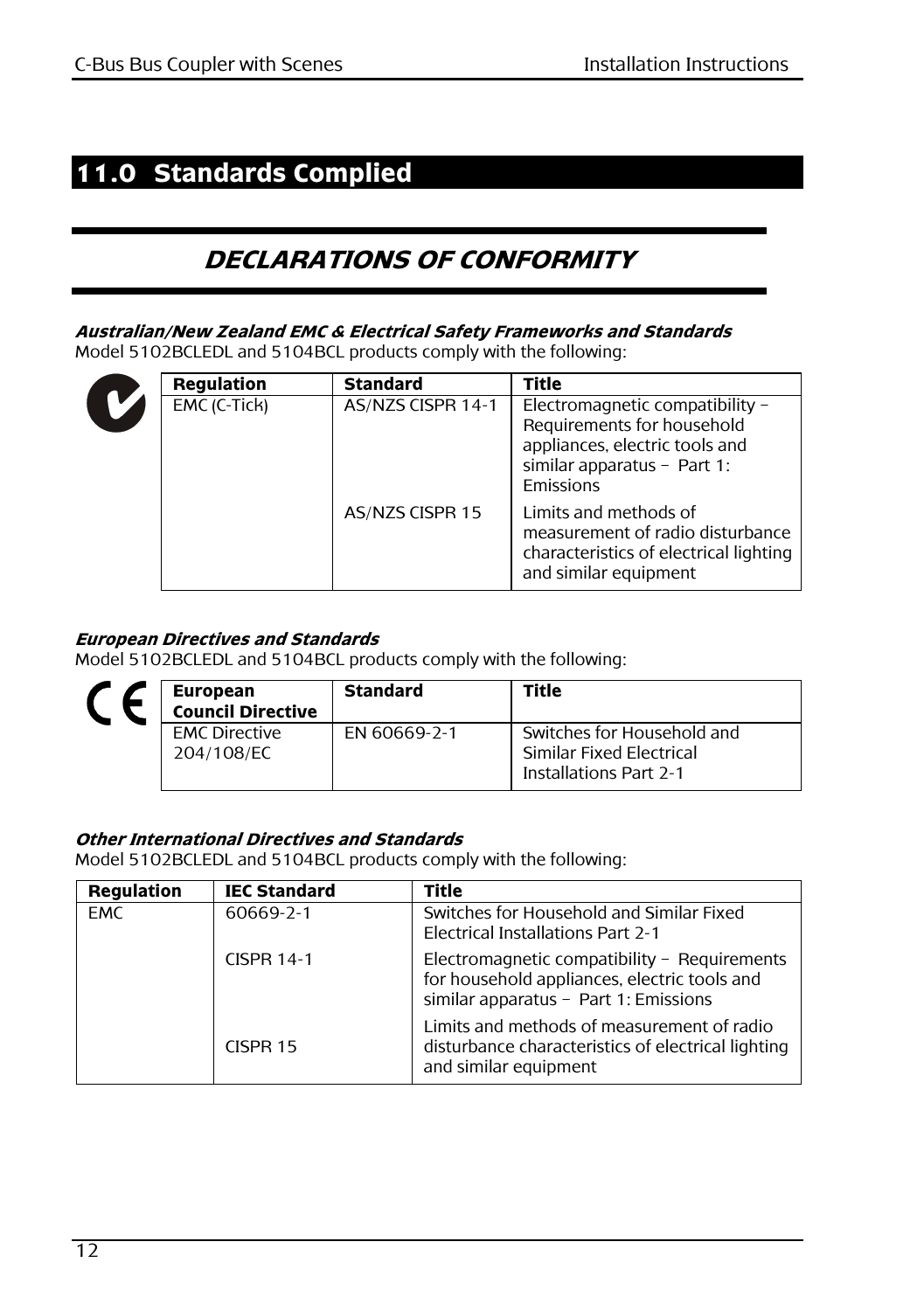#### **12.0 Warranty**

5102BCLEDL and 5104BCL C-Bus Bus Couplers carry a two-year warranty against manufacturing defects.

#### **Warranty Statement**

- 1) The benefits conferred herein are in addition to, and in no way shall be deemed to derogate; either expressly or by implication, any or all other rights and remedies in respect to Clipsal Integrated Systems Product, which the consumer has under the Commonwealth Trade Practices Act or any other similar State or Territory Laws.
- 2) The warrantor is Clipsal Australia Pty Ltd. with registered offices in all Australian States.
- 3) This Clipsal Integrated Systems Product is guaranteed against faulty workmanship and materials for a period of two (2) years from the date of installation.
- 4) Clipsal Australia Pty Ltd reserves the right, at its discretion, to either repair free of parts and labour charges, replace or offer refund in respect to any article found to be faulty due to materials, parts or workmanship.
- 5) This warranty is expressly subject to the Clipsal Integrated Systems Product being installed, wired, tested, operated and used in accordance with the manufacturer's instructions.
- 6) All costs of a claim shall be met by Clipsal Australia Pty Ltd, however should the product that is the subject of the claim be found to be in good working order, all such costs shall be met by the claimant.
- 7) When making a claim, the consumer shall forward the Clipsal Integrated Systems Product to the nearest office of Clipsal Australia Pty Ltd with adequate particulars of the defect within 28 days of the fault occurring. The product should be returned securely packed, complete with details of the date and place of purchase, description of load, and circumstances of malfunction.

For all warranty enquiries, contact your local Clipsal sales representative. The address and contact number of your nearest Clipsal Australia office can be found at http://www.clipsal.com/locations or by telephoning Technical Support (refer to the back page).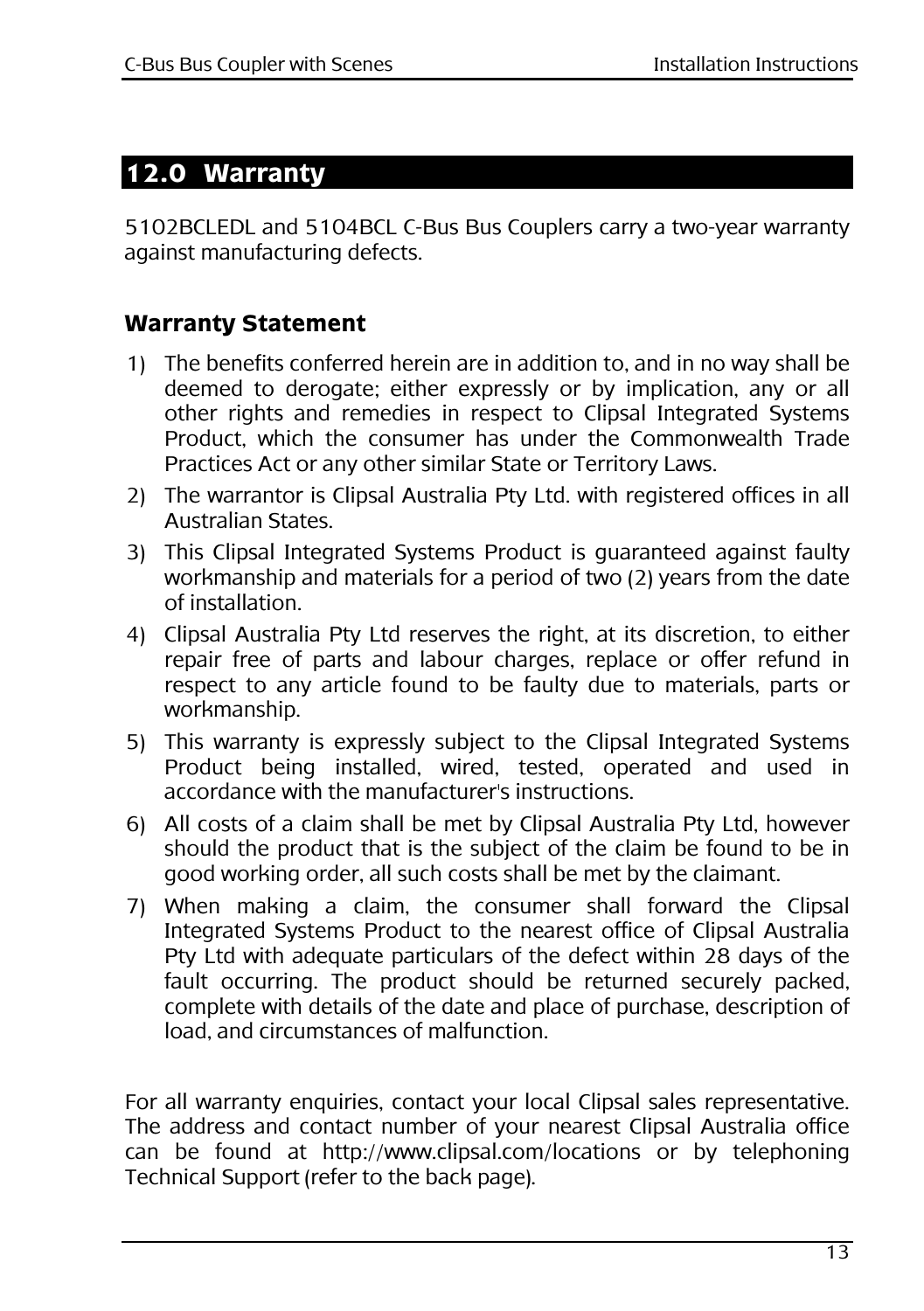This page is left blank for formatting purposes.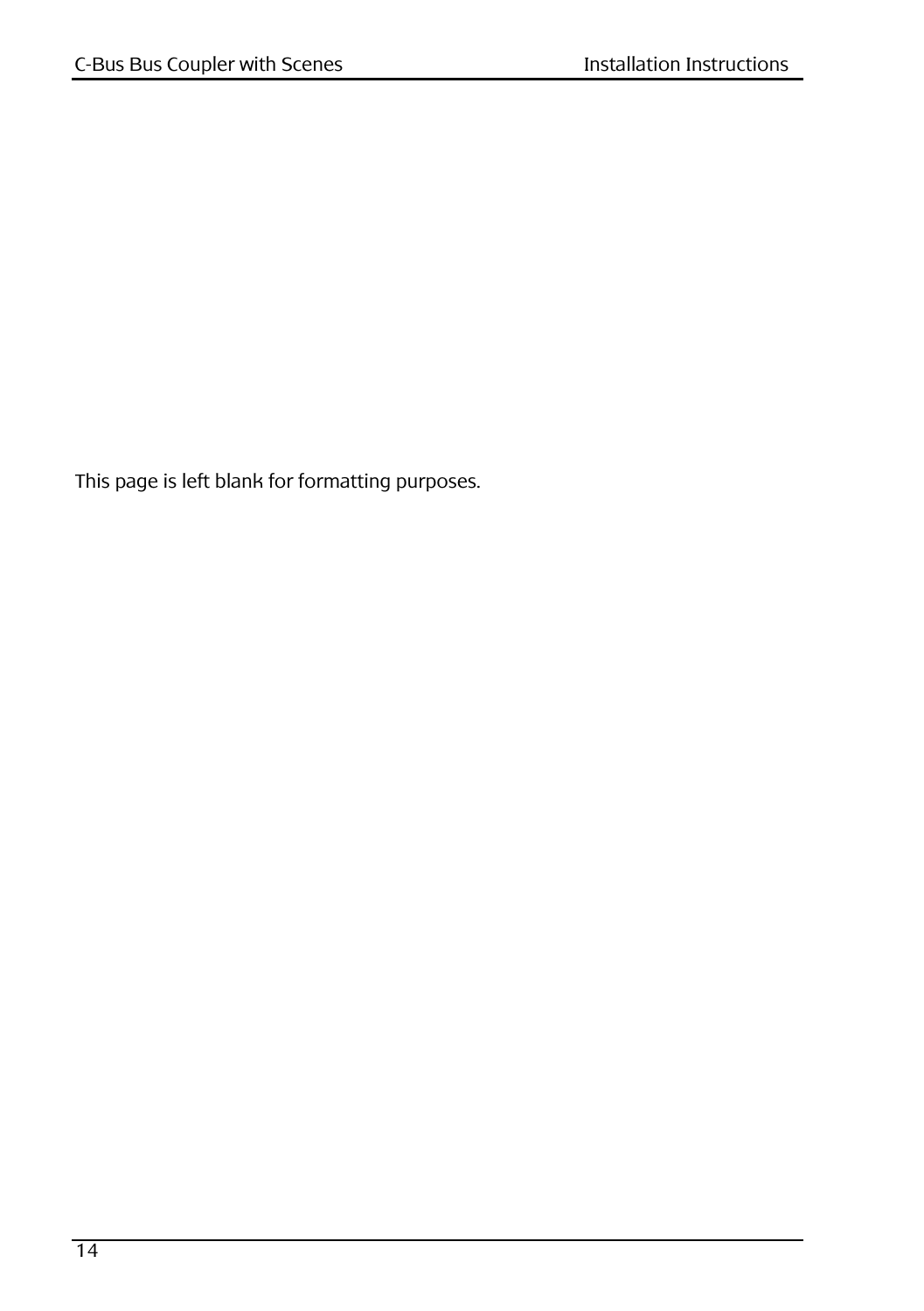This page is left blank for formatting purposes.